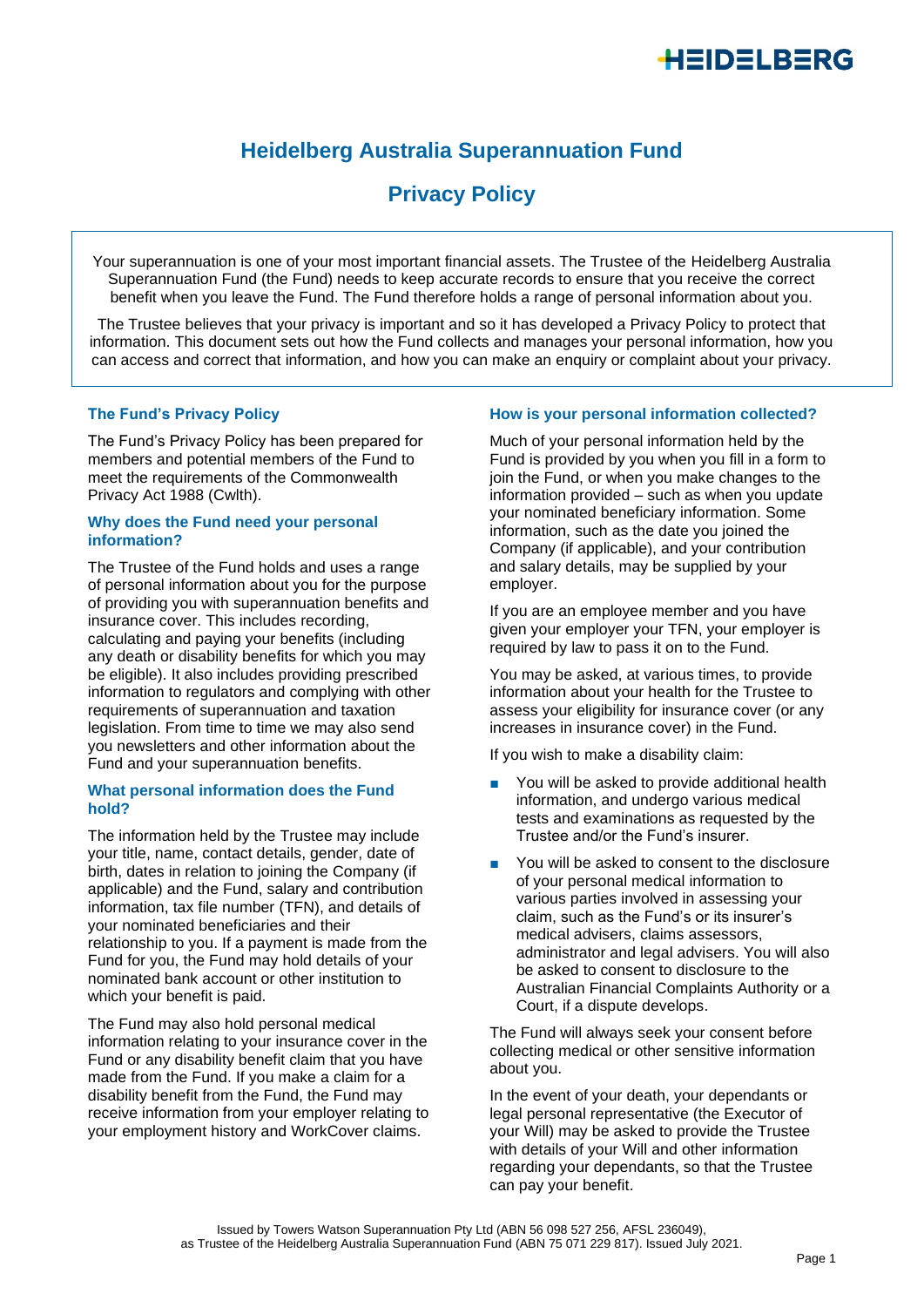If you make an enquiry or complaint to the Trustee, we collect your contact details and information on the nature of your complaint so that we can respond to you. Any feedback that you may provide us is also recorded by the Fund Administrator.

#### **What happens if requested information is not provided?**

If you do not provide the information required, or if the information provided is incorrect:

- you may be refused membership of the Fund, or your benefits and/or terms and conditions of membership may be adjusted;
- the Fund's insurer may refuse to provide you with insurance cover (in which case your death and disability benefits may be reduced);
- in the case of a disability claim, the Fund may not be able to progress your claim;
- payment of your benefits may be delayed.

If you do not provide your TFN to your employer or the Fund, we will not be able to accept member contributions from you and additional tax may have to be deducted from your employer contributions and benefits.

Note that it is not possible for you to deal anonymously with the Fund, as the Fund must be able to identify you in order to pay your benefits. For the same reason it is not possible for you to deal with the Fund using a pseudonym.

#### **Who may have access to your personal information?**

Your personal information is kept strictly confidential and is used only in connection with the proper activities of the Fund. Your personal information will never be traded or sold to any third party.

The following parties may be given access to your personal information:

- the Fund Administrator (Towers Watson Australia Pty Ltd – outsourced to Australian Administration Services Pty. Limited) and their contractors (including mailing houses) and affiliated companies;
- the Fund's actuary, auditor, legal advisers, and other consultants;
- the Fund's insurer and its affiliated companies and service providers, some of which are located overseas including in Bahrain, China, countries within the European Union, Hong Kong, India, Japan, Malaysia, Mauritius, New Zealand, Philippines, Singapore, Switzerland, United Kingdom and United States;
- the Australian Taxation Office and other statutory or regulatory bodies, where this is required or authorised by law.

There are some additional circumstances where some of your personal information may be provided to other parties:

- if you are eligible to continue your insurance cover with the Fund's insurer on leaving the Company and you request a quotation, the Trustee may give details of your benefit and contact details to the Administrator's financial planning team to enable them to provide the quotation and arrange the option;
- if part or all of your benefit is paid, transferred or rolled over to another superannuation arrangement or financial institution, some of your personal information will be provided to the new organisation:
- certain information may be provided to your spouse or former spouse where required under the Family Law Act 1975;
- if you apply for a disability benefit from the Fund, your health information may (with your consent) be provided to the Fund's insurer and its legal advisers, medical advisers, claims assessors and other consultants so your claim can be assessed;
- in connection with commercial transactions, including in the event of any reorganisation, merger, sale, joint venture, assignment, transfer or other disposition of all or any portion of our business, assets or stock (including in connection with any insolvency or similar proceedings). In such cases, your personal information may be shared with the acquiring or successor entity along with its affiliates and subsidiaries.

Each of the above organisations is required to keep the information it receives from the Fund confidential and maintain its own Privacy Policy, a copy of which is available upon request to the relevant organisation.

#### **What does the Fund do to keep your personal information secure?**

The Trustee is committed to keeping your personal information secure and will take all reasonable precautions to protect your information from loss, misuse or unauthorised access. The Fund's service providers have a range of measures in place to ensure that your personal information is secure and protected from unauthorised access. These measures include physical and electronic security including data encryption, staff training on privacy requirements, and comprehensive business continuity / disaster recovery plans.

Commonwealth legislation includes requirements for how long your personal information must be held. The Fund complies with these requirements.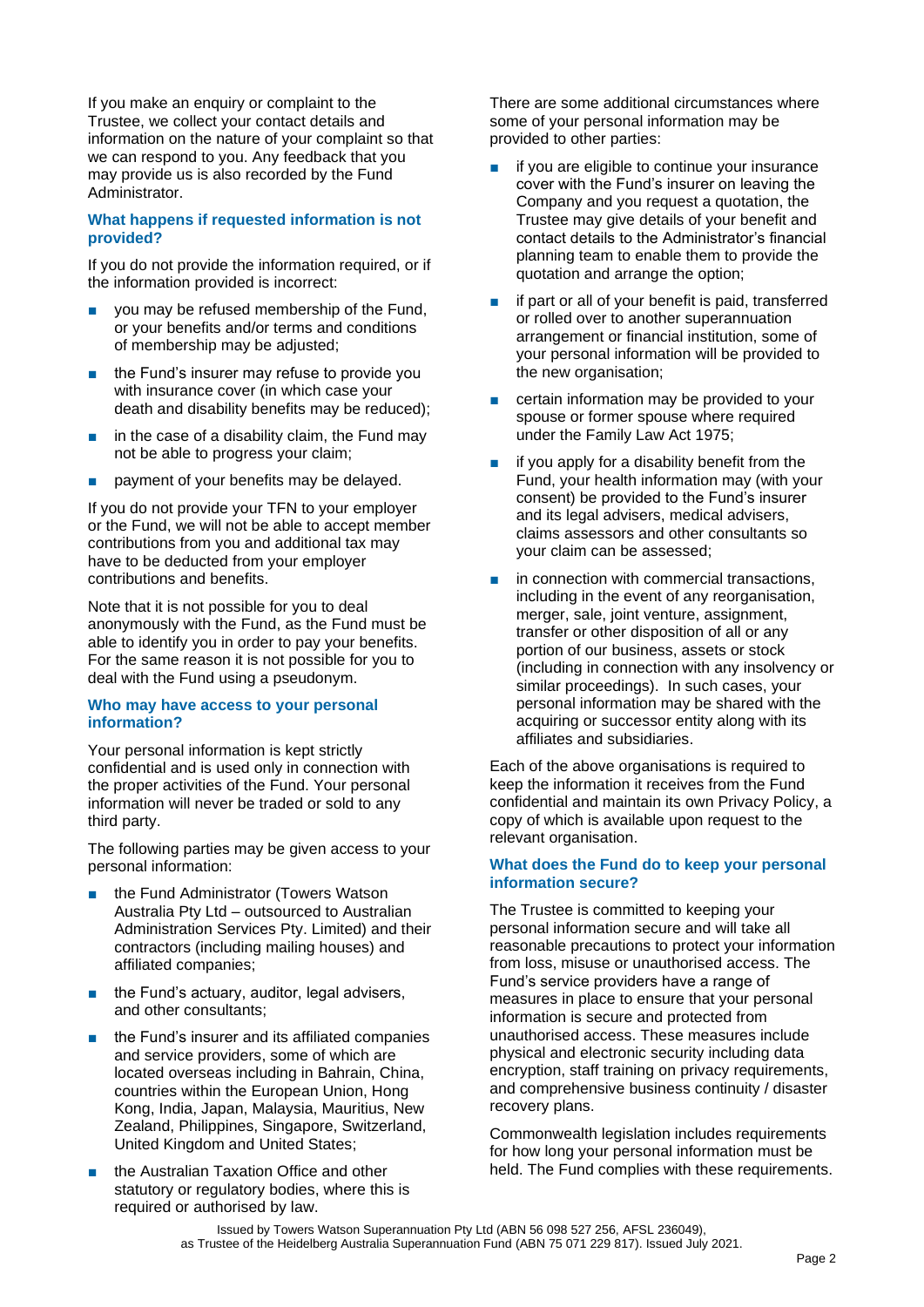#### **Accessing your personal information**

You are generally entitled to access the information that the Fund holds about you. If you believe that the information that the Fund holds is not accurate, complete, or up to date, you are entitled to request that the Fund amend the information.

In some circumstances, and subject to the law, medical and other reports relating to a disability claim may not be made available directly to you, but may be released via your treating medical practitioner. We may not be able to release certain information, for example, where we are prohibited from doing so under the Family Law Act.

To make an enquiry about your personal information, you should first contact:

The Fund Administrator Heidelberg Australia Superannuation Fund PO Box 1442 Parramatta NSW 2124

Telephone: 1800 127 953

Email: heidelbergsuperadmin@linksuper.com

The Fund Administrator may need to ask you some questions to ensure that information is accessed only by the appropriate person. In some circumstances, they may ask you to put your request in writing.

There is no fee for requesting access to your personal information.

#### **Concerns and complaints about privacy**

If you have a concern regarding your privacy, or you believe that your privacy has been breached, the Fund has a formal Enquiries and Complaints Policy which covers privacy related matters. Details of this policy can be obtained from the Fund Administrator via the contact details above or from the Fund's website at www.heidaustsf.com. Generally you should complete the form attached to the Enquiries and Complaints policy providing details of your concern and complaint. You should allow a reasonable time for the Trustee to respond.

If you are not satisfied with the response you receive, you can lodge a complaint with the Office of the Australian Information Commissioner (OAIC), who can be contacted at:

Director of Compliance Office of the Australian Information Commissioner GPO Box 5218 Sydney NSW 2001

Telephone: 1300 363 992

#### **Copies of this Policy and other privacy information**

A copy of this Policy must be supplied to you when you join the Fund. We are also required to remind you of your privacy rights when you update or change the personal information held by the Fund. A copy of our Privacy Collection Statement will therefore be provided to you when the Fund Administrator confirms certain transactions with you.

#### **Changes to this document**

This Privacy Policy was issued in July 2021. The Trustee reserves the right to change this document as necessary. Updated information can be obtained from the Fund's website, or a hard copy can be obtained free of charge by contacting the Fund Administrator.